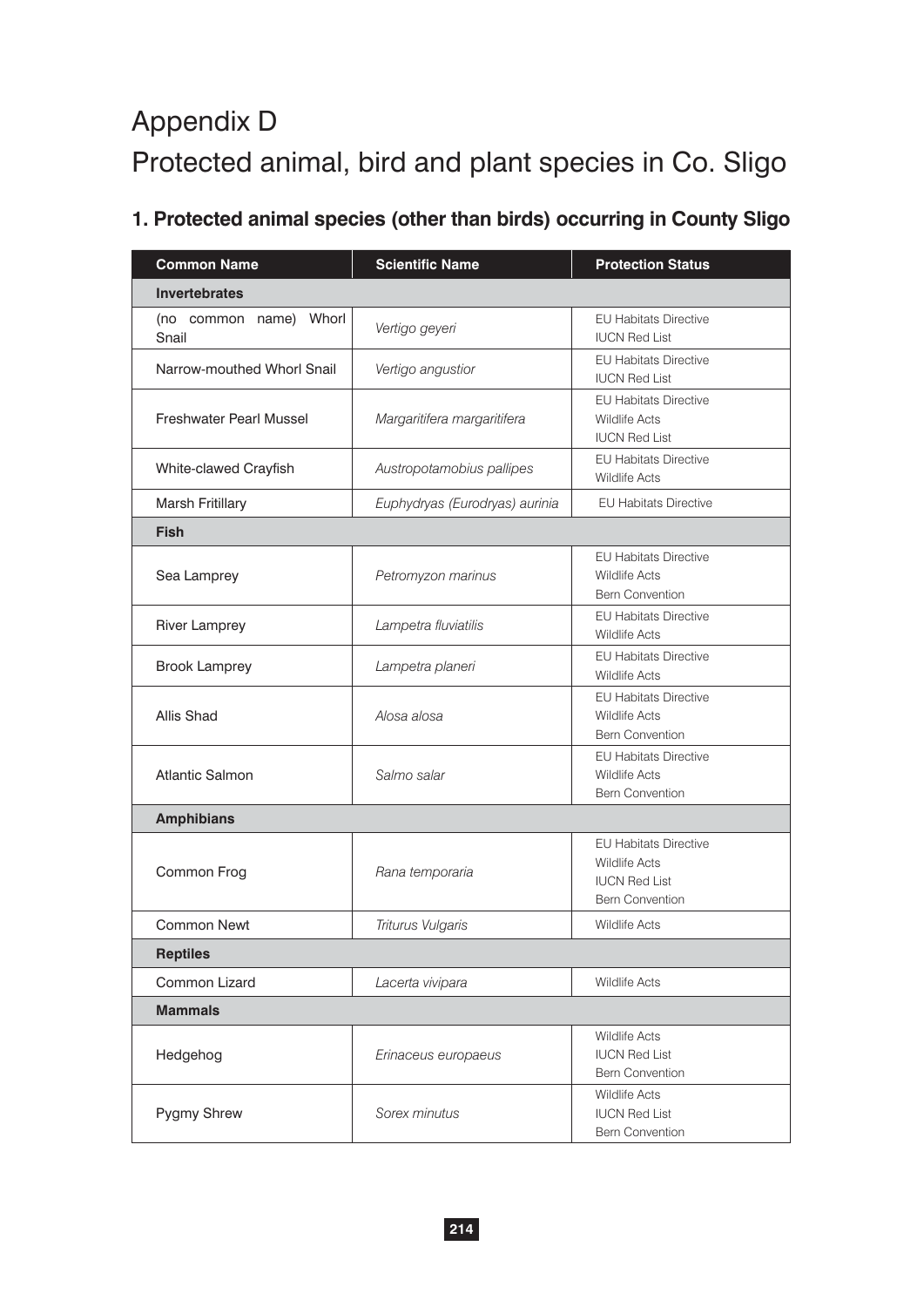# **Appendix D**

| <b>Common Name</b>           | <b>Scientific Name</b>    | <b>Protection Status</b>                                                                                                         |
|------------------------------|---------------------------|----------------------------------------------------------------------------------------------------------------------------------|
| <b>Whiskered Bat</b>         | Myotis mystacinus         | <b>EU Habitats Directive</b><br>Wildlife Acts I<br><b>UCN Red List</b><br><b>Bern Convention</b><br><b>Bonn Convention</b>       |
| Natterer's Bat               | Myotis nattereri          | <b>EU Habitats Directive</b><br><b>Wildlife Acts</b><br><b>IUCN Red List</b><br><b>Bern Convention</b><br><b>Bonn Convention</b> |
| Daubenton's Bat              | Myotis daubentoni         | <b>EU Habitats Directive</b><br>Wildlife Acts I<br><b>UCN Red List</b><br><b>Bern Convention</b><br><b>Bonn Convention</b>       |
| Leisler's Bat                | Nyctalus leisleri         | <b>EU Habitats Directive</b><br><b>Wildlife Acts</b><br><b>IUCN Red List</b><br><b>Bern Convention</b><br><b>Bonn Convention</b> |
| Common Pipistrelle Bat       | Pipistrellus pipistrellus | <b>EU Habitats Directive</b><br><b>Wildlife Acts</b><br><b>IUCN Red List</b><br><b>Bern Convention</b><br><b>Bonn Convention</b> |
| Soprano Pipistrelle Bat      | Pipistrellus pygmaeus     | <b>EU Habitats Directive</b><br><b>Wildlife Acts</b><br><b>IUCN Red List</b><br><b>Bern Convention</b><br><b>Bonn Convention</b> |
| Nathusius Pipistrelle Bat    | Pipistrellus nathusii     | <b>EU Habitats Directive</b><br><b>Wildlife Acts</b><br><b>IUCN Red List</b><br><b>Bern Convention</b><br><b>Bonn Convention</b> |
| Brown Long-eared Bat         | Plecotus auritus          | <b>EU Habitats Directive</b><br><b>Wildlife Acts</b><br><b>IUCN Red List</b><br><b>Bern Convention</b><br><b>Bonn Convention</b> |
| <b>Irish Hare</b>            | Lepus timidus hibernicus  | <b>EU Habitats Directive</b><br><b>Wildlife Acts</b><br><b>IUCN Red List</b><br><b>Bern Convention</b>                           |
| <b>Red Squirrel</b>          | Sciurus vulgaris          | <b>Wildlife Acts</b>                                                                                                             |
| <b>Pine Marten</b>           | Martes martes             | <b>EU Habitats Directive</b><br><b>Wildlife Acts</b><br><b>IUCN Red List</b><br><b>Bern Convention</b>                           |
| <b>Irish Stoat</b>           | Mustela erminea           | <b>Wildlife Acts</b><br><b>Bern Convention</b>                                                                                   |
| Meles meles<br><b>Badger</b> |                           | <b>Wildlife Acts</b><br><b>IUCN Red List</b><br><b>Bern Convention</b>                                                           |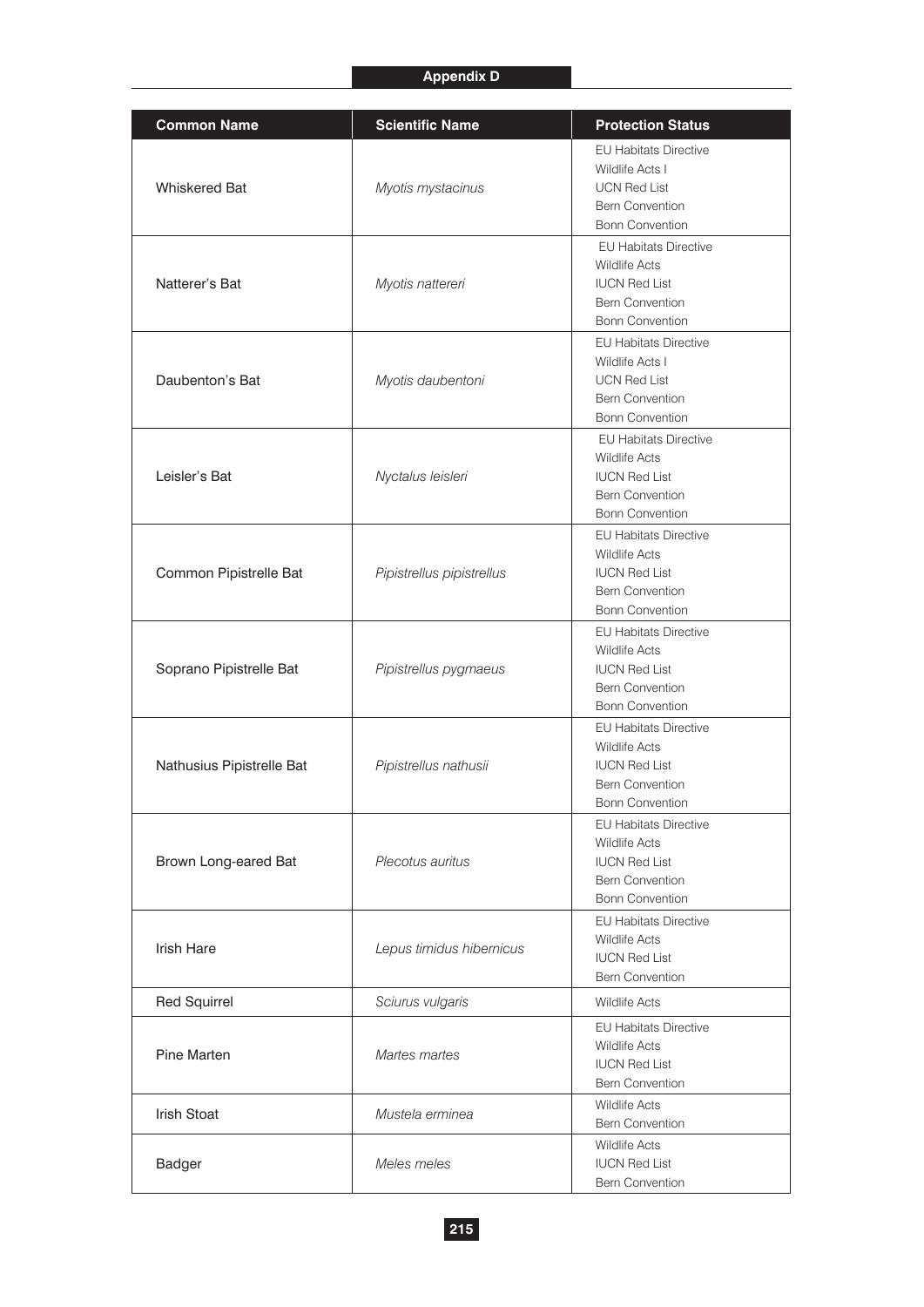#### **Appendix D**

| <b>Common Name</b>        | <b>Scientific Name</b> | <b>Protection Status</b>                                                                 |
|---------------------------|------------------------|------------------------------------------------------------------------------------------|
| Otter                     | Lutra lutra            | EU Habitats<br>Directive Wildlife Acts<br><b>IUCN Red List</b><br><b>Bern Convention</b> |
| <b>Red Deer</b>           | Cervus elaphus         | <b>Wildlife Acts</b>                                                                     |
| Sika Deer                 | Cervus nippon          | <b>Wildlife Acts</b>                                                                     |
| <b>Fallow Deer</b>        | Dama dama              | <b>Wildlife Acts</b>                                                                     |
| <b>Grey Seal</b>          | Halichoerus grypus     | <b>EU Habitats Directive</b><br><b>Wildlife Acts</b>                                     |
| Common Seal               | Phoca vitulina         | <b>EU Habitats Directive</b><br><b>Wildlife Acts</b>                                     |
| Bottle-nosed Dolphin      | Tursiops truncatus     | <b>EU Habitats Directive</b><br><b>Wildlife Acts</b>                                     |
| Common (Harbour) Porpoise | Phocoena phocoena      | <b>EU Habitats Directive</b><br><b>Wildlife Acts</b>                                     |

# **IUCN Red List**

The IUCN *Red List of Threatened Species* provides taxonomic, conservation status and distribution information on plants and animals that have been globally evaluated using the IUCN Red List categories and criteria. This system is designed to determine the relative risk of extinction, and the main purpose of the IUCN Red List is to catalogue and highlight those plants and animals that are facing a higher risk of global extinction (i.e. those listed as *critically endangered*, *endangered* and *vulnerable*).

#### **International Conventions**

#### **Bern**

The European Community is a contracting party to the *Convention on the conservation of European wildlife and natural habitats* adopted at Bern on 19 September 1979. The Bern Convention is intended to promote cooperation between the signatory states in order to conserve wild flora, fauna, their natural habitats and to protect endangered migratory species.

The parties undertake to:

- **P** promote national policies for the conservation of wild flora, wild fauna and natural habitats;
- $\blacksquare$  integrate the conservation of wild flora and fauna into national planning, development and environmental policies;
- **P** promote education and disseminate information on the need to conserve species of wild flora and fauna and their habitats.

#### **Bonn**

The *Convention on the Conservation of Migratory Species of Wild Animals* (also known as CMS or Bonn Convention) aims to conserve terrestrial, marine and avian migratory species throughout their range. It is an intergovernmental treaty, concluded under the aegis of the United Nations Environment Programme, concerned with the conservation of wildlife and habitats on a global scale.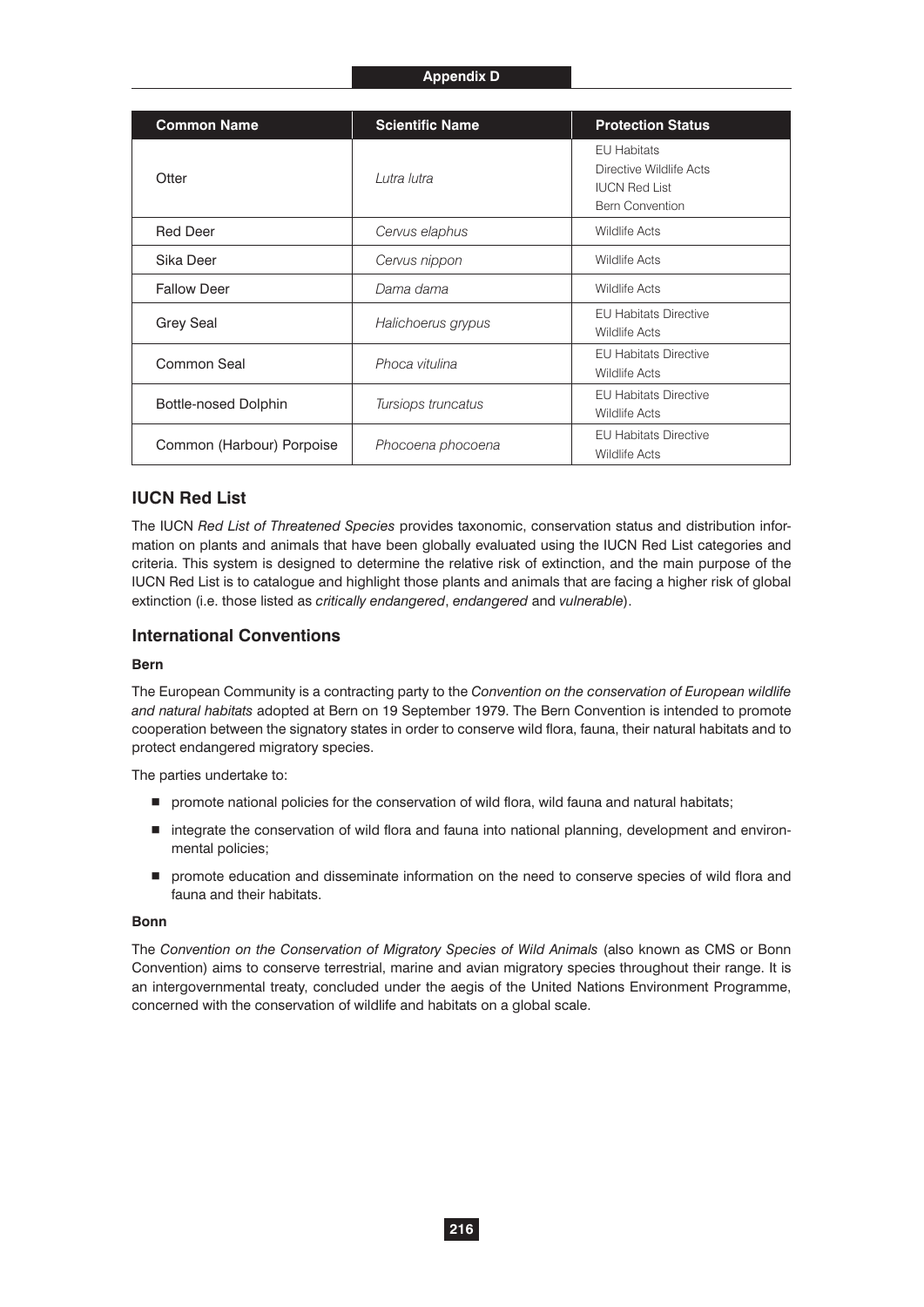# **2. Protected bird species occurring in County Sligo**

| <b>Common Name</b>                 | <b>Scientific Name</b>     | <b>Protection Status</b>                                                       |
|------------------------------------|----------------------------|--------------------------------------------------------------------------------|
| <b>Greater White-fronted Goose</b> | Anser albifrons            | <b>EU Birds Directive</b><br><b>Wildlife Acts</b>                              |
| <b>Barnacle Goose</b>              | Branta leucopsis           | <b>EU Birds Directive</b><br><b>Wildlife Acts</b>                              |
| Whooper Swan                       | Cygnus Cygnus              | <b>EU Birds Directive</b><br><b>Wildlife Acts</b>                              |
| Shoveler                           | Anas clypeata              | BoCCI - Red Listed                                                             |
| Pintail                            | Anas acuta                 | BoCCI - Red Listed                                                             |
| <b>Common Scoter</b>               | Melanitta nigra            | <b>BoCCI</b> - Red Listed                                                      |
| <b>Red Grouse</b>                  | Lagopus lagopus scoticus   | BoCCI - Red Listed                                                             |
| <b>Red-throated Diver</b>          | Gavia stellata             | <b>EU Birds Directive</b><br><b>Wildlife Acts</b>                              |
| <b>Great Northern Diver</b>        | Gavia immer                | <b>EU Birds Directive</b><br><b>Wildlife Acts</b>                              |
| Little Egret                       | Ergetta garzetta           | <b>EU Birds Directive</b><br><b>Wildlife Acts</b>                              |
| Hen Harrier                        | Circus cyaneus cyaneus     | <b>EU Birds Directive</b><br><b>Wildlife Acts</b><br>BoCCI - Red Listed        |
| Merlin                             | Falco columbarius          | <b>EU Birds Directive</b><br><b>Wildlife Acts</b>                              |
| Peregrine                          | Falco peregrinus           | <b>EU Birds Directive</b><br><b>Wildlife Acts</b>                              |
| Corncrake                          | Crex crex                  | <b>EU Birds Directive</b><br><b>Wildlife Acts</b><br><b>BoCCI</b> - Red Listed |
| Northern Lapwing                   | Vanellus vanellus          | BoCCI - Red Listed                                                             |
| European Golden Plover             | Pluvialis apricaria        | <b>EU Birds Directive</b><br><b>Wildlife Acts</b><br><b>BoCCI</b> - Red Listed |
| Common Redshank                    | Tringa totanus             | <b>BoCCI</b> - Red Listed                                                      |
| Curlew                             | Numenius arquata           | BoCCI - Red Listed                                                             |
| <b>Bar-tailed Godwit</b>           | Limosa lapponica           | <b>EU Birds Directive</b><br><b>Wildlife Acts</b>                              |
| Knot                               | Calidrus canutus           | <b>BoCCI</b> - Red Listed                                                      |
| <b>Black-headed Gull</b>           | Chroicocephalus ridibundus | <b>BoCCI</b> - Red Listed                                                      |
| Herring Gull                       | Larus argentatus           | <b>BoCCI</b> - Red Listed                                                      |
| Common Tern                        | Sterna hirundo             | <b>EU Birds Directive</b><br><b>Wildlife Acts</b>                              |
| Arctic Tern                        | Sterna paradisaea          | <b>EU Birds Directive</b><br><b>Wildlife Acts</b>                              |
| Sandwich Tern                      | Sterna sandvicensis        | <b>EU Birds Directive</b><br><b>Wildlife Acts</b>                              |
| <b>Barn Owl</b>                    | Tyto alba                  | <b>BoCCI</b> - Red Listed                                                      |
| Kingfisher                         | Alcedo atthis              | <b>EU Birds Directive</b><br>Wildlife Acts                                     |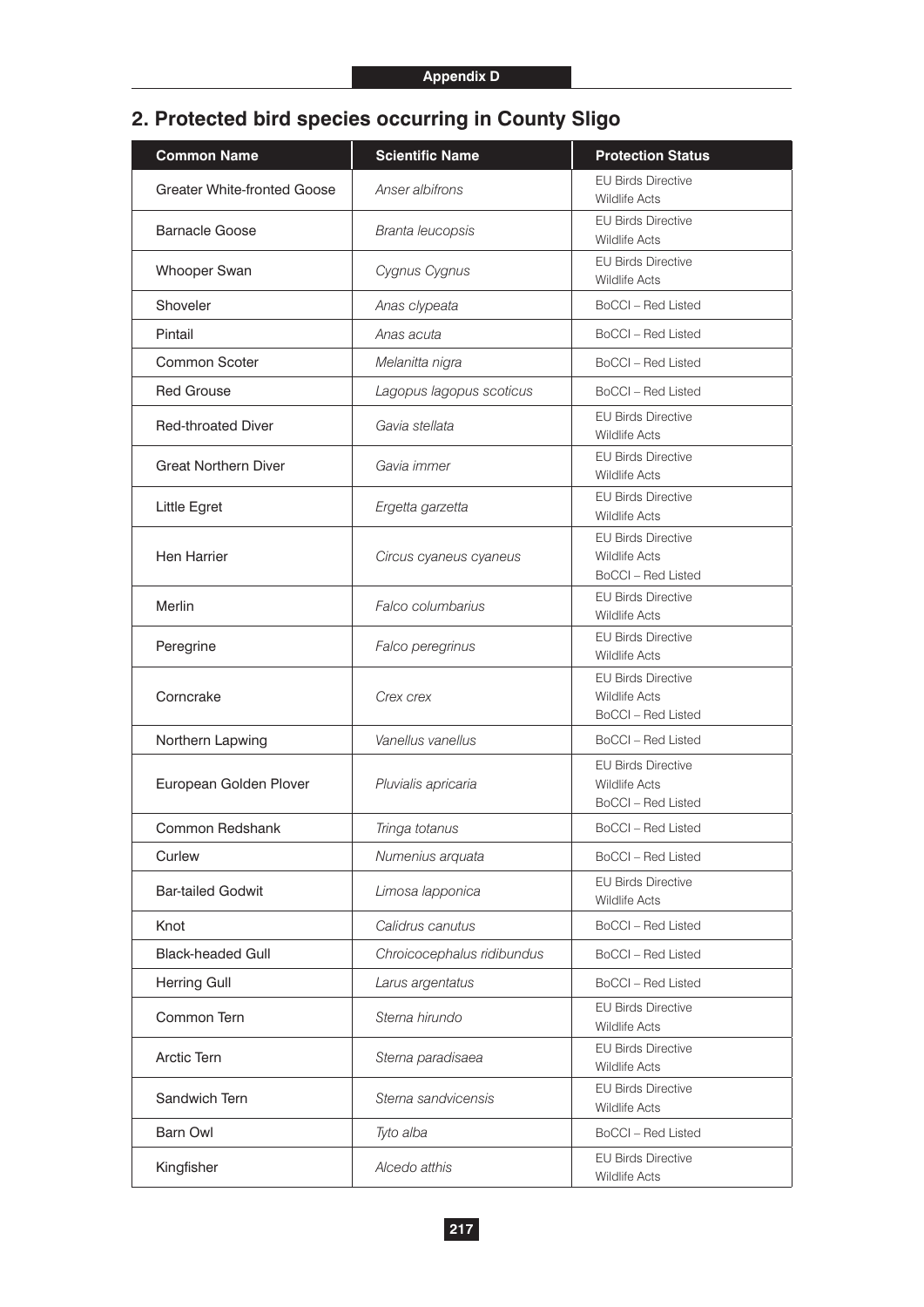| <b>Common Name</b> | <b>Scientific Name</b>   | <b>Protection Status</b>                                      |
|--------------------|--------------------------|---------------------------------------------------------------|
| Chough             | Pyrrhochorax pyrrhocorax | <b>EU Birds Directive</b><br>Wildlife Acts BoCCI - Red Listed |
| Twite              | Carduelis flavirostris   | BoCCL – Red Listed                                            |

# **EU Birds Directive**

Refers to bird species listed in Annex 1 of the Directive.

## **Wildlife Acts**

Refers to the Wildlife Act 1976 and the Wildlife (Amendment) Act, 2000. The Wildlife Act 1976 in Section 19 (Protection of Wild Birds) provides that "wild birds and their nests and eggs, other than wild birds of the species mentioned in the Third Schedule of this Act, shall be protected". This simply means that all wild birds, their nests and eggs are protected except for a few restricted species under restricted circumstances.

## **BoCCI Red Listed**

A list of *Birds of Conservation Concern for Ireland* (BoCCI) has been published, with certain species being *red-listed* as being of high conservation concern (25 bird species) or *amber-listed* where they are of medium conservation concern (90 bird species). In the above table only those bird species which are currently *red-listed* have been included. The BoCCI is regularly reviewed and updated.

|  |  |  | 3. Rare and protected plant species occurring in County Sligo |
|--|--|--|---------------------------------------------------------------|
|  |  |  |                                                               |

| <b>Common Name</b>                          | <b>Scientific Name</b>                                | <b>Protection Status</b>                                |
|---------------------------------------------|-------------------------------------------------------|---------------------------------------------------------|
| Varnished Hook-moss<br>(Shining sicklemoss) | Hamatocaulis vernicosus<br>(Drepanocladus vernicosus) | <b>EU Habitats Directive</b>                            |
| Sphagnum Mosses                             | Sphagnum spp.                                         | <b>EU Habitats Directive</b>                            |
| Petalwort                                   | Petalophyllum ralfsii                                 | <b>EU Habitats Directive</b>                            |
| Stag's-horn Clubmoss                        | Lycopodium clavatum                                   | <b>EU Habitats Directive</b>                            |
| <b>Killarney Fern</b>                       | Trichomanes speciosum                                 | <b>EU Habitats Directive</b><br><b>Red Data Species</b> |
| Round prickly-headed poppy<br>(Rough Poppy) | Papaver hybridum                                      | Flora Protection Order<br><b>Red Data Species</b>       |
| <b>Fringed Sandwort</b>                     | Arenaria ciliate hibernica                            | Flora Protection Order<br>Red Data Species              |
| Alpine bistort                              | Persicaria vivipara (Polygonum<br>viviparum)          | Flora Protection Order<br><b>Red Data Species</b>       |
| Hairy St. John's-wort                       | <b>Hypericum hirsutum</b>                             | Flora Protection Order<br><b>Red Data Species</b>       |
| Northern Rockcress                          | Arabis petrea (Cardaminopsis<br>petraea)              | Flora Protection Order<br><b>Red Data Species</b>       |
| Alpine Saxifrage                            | Saxifraga nivalis                                     | Flora Protection Order<br>Red Data Species              |
| <b>Heath Cudweed</b><br>(Wood Cudweed)      | Gnaphalium sylvaticum (Oma-<br>lotheca sylvatica)     | Flora Protection Order<br><b>Red Data Species</b>       |
| <b>Bog Orchid</b>                           | Hammarbya paludosa                                    | Flora Protection Order<br><b>Red Data Species</b>       |
| <b>Small White Orchid</b>                   | Pseudorchis alba                                      | Flora Protection Order<br><b>Red Data Species</b>       |